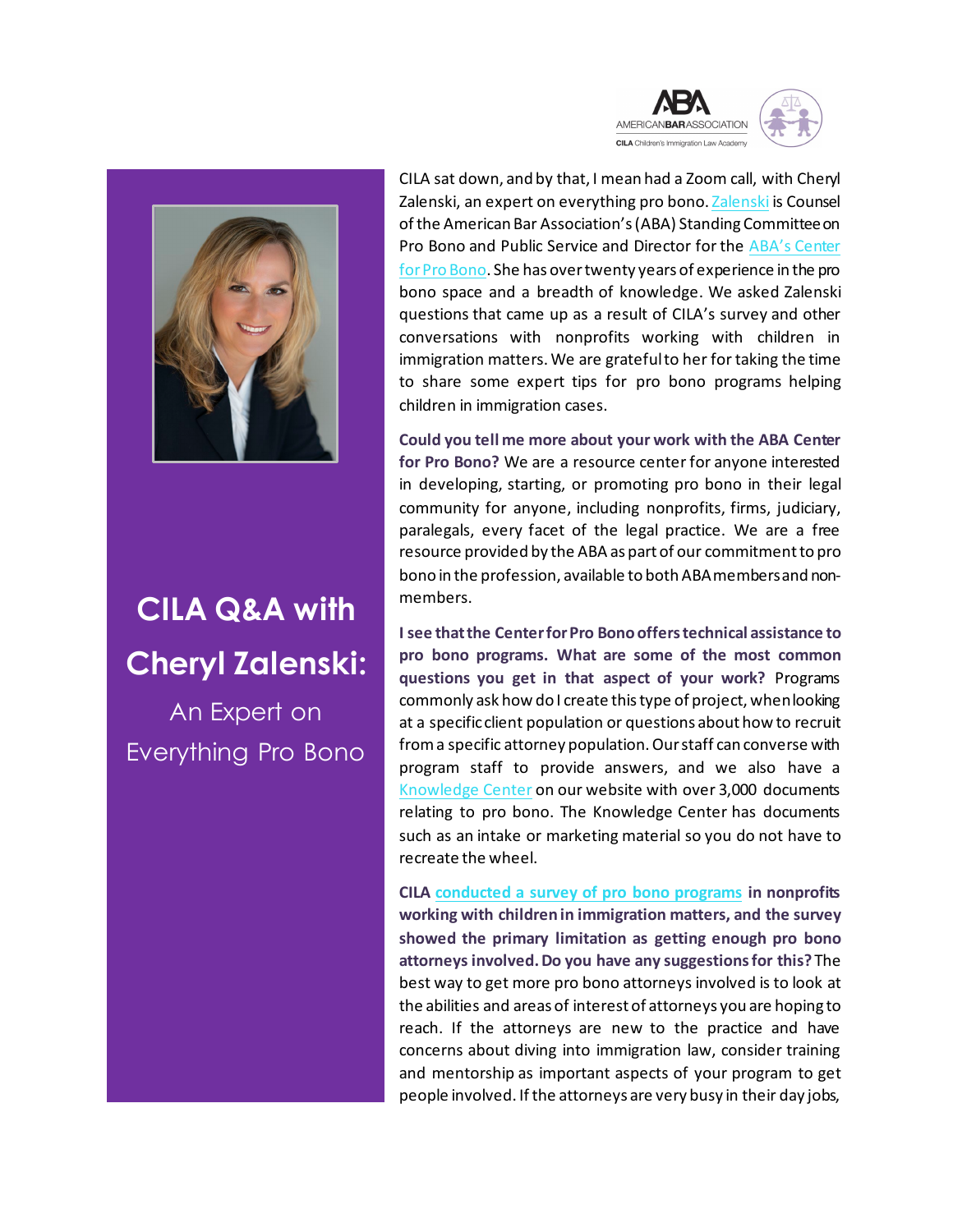smaller projects may work better. There is no silver bullet. I cannot say if you do this, you will have a certain number of attorneys at your door, but I think the key is marketing your message and opportunities to the needs of your client and the interest of the attorneys you are trying to recruit.

> It comes back to creating opportunities that meet the needs of your client and match the interest of the attorneys.

**How can organizations keep their pro bono programs client-centered, with priorities of the client, the organization, and then the pro bono attorney?** This can be an ongoing challenge for pro bono programs because you are considering the individuals in need of legal services and the needs of the volunteers. You have to balance both. It comes back to creating opportunities that meet the needs of your client and match the interest of the attorneys. There is a lot of work programs can do to look at clients' needs and see how that can be broken up into smaller opportunities for volunteers. At the end of the day, all attorneys are responsible and have obligations to advocate for their clients to the best of their abilities. Additionally, cultural competency is something that civil programs have been looking at more closely for the last five years, and this is important for immigration pro bono programs as well. You may have a volunteer who is enthusiastic and onboard, wanting to do the right thing, but they need to also be aware of their client's background and where they are from to inform the working relationship so cultural competency is important.

**Some programs have an interest in reaching attorneys in different legal disciplinessuch as family law, criminal law, federal litigation, as examples. Do you have any tips on how to best do that?** Itis important to match the interest and need. If you have attorneys doing mergers and acquisitions work for their day job, you may find that they are most comfortable completing paperwork, doing transactional work, making sure all of the i's are dotted and the t's are crossed, so maybe refer them an opportunity that involves preparing paperwork and immigration forms. On the other hand, a litigation attorney may love a challenge so they might be interested in diving into immigration court and the challenges that brings. Consider their day job and what skills they bring. Market your opportunities to take advantage of those skills and interests.

**We have also seen an interest from programs in getting volunteers specifically for interpretation and translation services. Have you seen any models for that purpose that works well?** This is an interesting challenge, and we have encountered it ourselves in the ABA'[s Free Legal Answers](https://www.abafreelegalanswers.org/), virtual clinic, where individuals can raise civil legal questions online and pro bono attorneys respond. In that project, we found that many pro bono attorneys with language skills were not comfortable explaining legal issues in that language so it was a challenge. In 2015, we gave [a Pro Bono Publico Award](https://www.americanbar.org/groups/probono_public_service/projects_awards/pro_bono_publico_award/past_recipients/) to United Airlines because of their pro bono work. They set their pro bono work up as teams of attorneys and other staff. This is an interesting model to engage others beyond attorneys, and it creates an opportunity for team bonding. This may be particularly feasible if you are working with firms or corporate legal departments. There may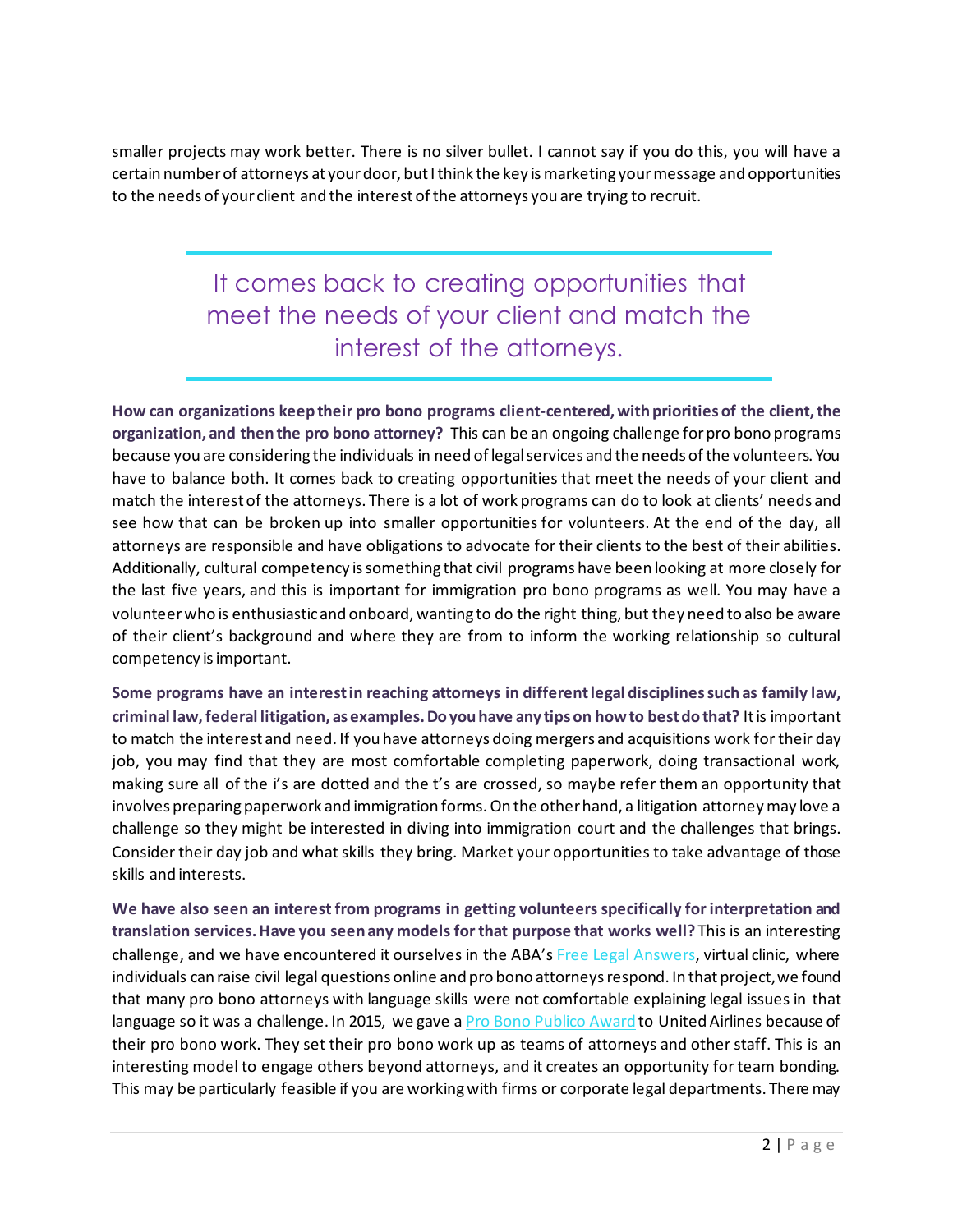be an opportunity to recruit paralegals and others. If you reach out to an attorney, and perhaps they are an English-speaking attorney, see if maybe someone on their team with language skills can partner with the attorney so they can provide the pro bono services together.

**Some organizations have a goal to partner with larger firms. Do you have any suggestions for this approach?** The best way to start down that path is to check if the firm has pro bono counsel or a similar position because names and titles vary. If they do, reach out to that person and find out the firm's interests. They generally have a good sense if the firm has an overarching goal or several goals. They are usually open to helping organizations develop a pitch to the firm because their job is to find appropriate opportunities. If they do not have someonein that role, then usually they have a committee that considers pro bono work. Research the firm online to find out. Many firms are conscious of and want to fulfill the professional responsibility to do pro bono work so this is often integrated into firms' overall goals.

> Pro bono attorneys should be helping your clients and your mission.

**Sometimes pro bono attorneys do not want to follow an organization's lead on a case, whether that is following policies, considering legal strategy, or in how they work with their clients, with a traumainformed lens, for example. Do you have any tips for working with pro bono attorneys that present these challenges?** From the outset, make sure you provide a good volunteer orientation and job description to delineate expectations from both parties. Have a good engagement letter with volunteers setting forth responsibilities and expectations on both sides. This helps you do the next thing, which is to treat them like staff. Pro bono attorneys should be helping your clients and your mission. Sometimes you may have to fire them from an opportunity or a type of an opportunity. You may need to say this is not a good fit for you, and sometimes you can offer a different project if that is a better fit.

**Immigration law changes rapidly. Do you have any advice for an organization setting up a plan for how they can train pro bono attorneys?** This is tricky. In this particular field, maybe there is an advantage of virtual live trainings. Other options include providing a newsletter with substantive updates that have occurred or creating short videos for folks to look at on YouTube or other platforms to keep pro bono attorneys updated on the law and practice.

**Do you have any tips on keeping pro bono attorneys engaged in the project when it may be lengthy and over a course of many years?** This goes to the beginning of the relationship. It is important to be upfront about how things have worked before, current timelines for cases, and how things are frequently changing. If this is also a case that will last quite a while but not always have constant activity, that is important to explain. The thing that worries pro bono attorneys is if there is constant activity over a long period of time. We see this in family law cases. If they know there is some hurry up and wait period that will make them feel less nervous about committing.

**Also, this brings on the additional question of how to encourage an attorney to take on another case when they are dealing with long timeframes?** It may help to make an analogy. For instance, in other professions like hair styling or physical therapy, it is common for a professional to take one client and then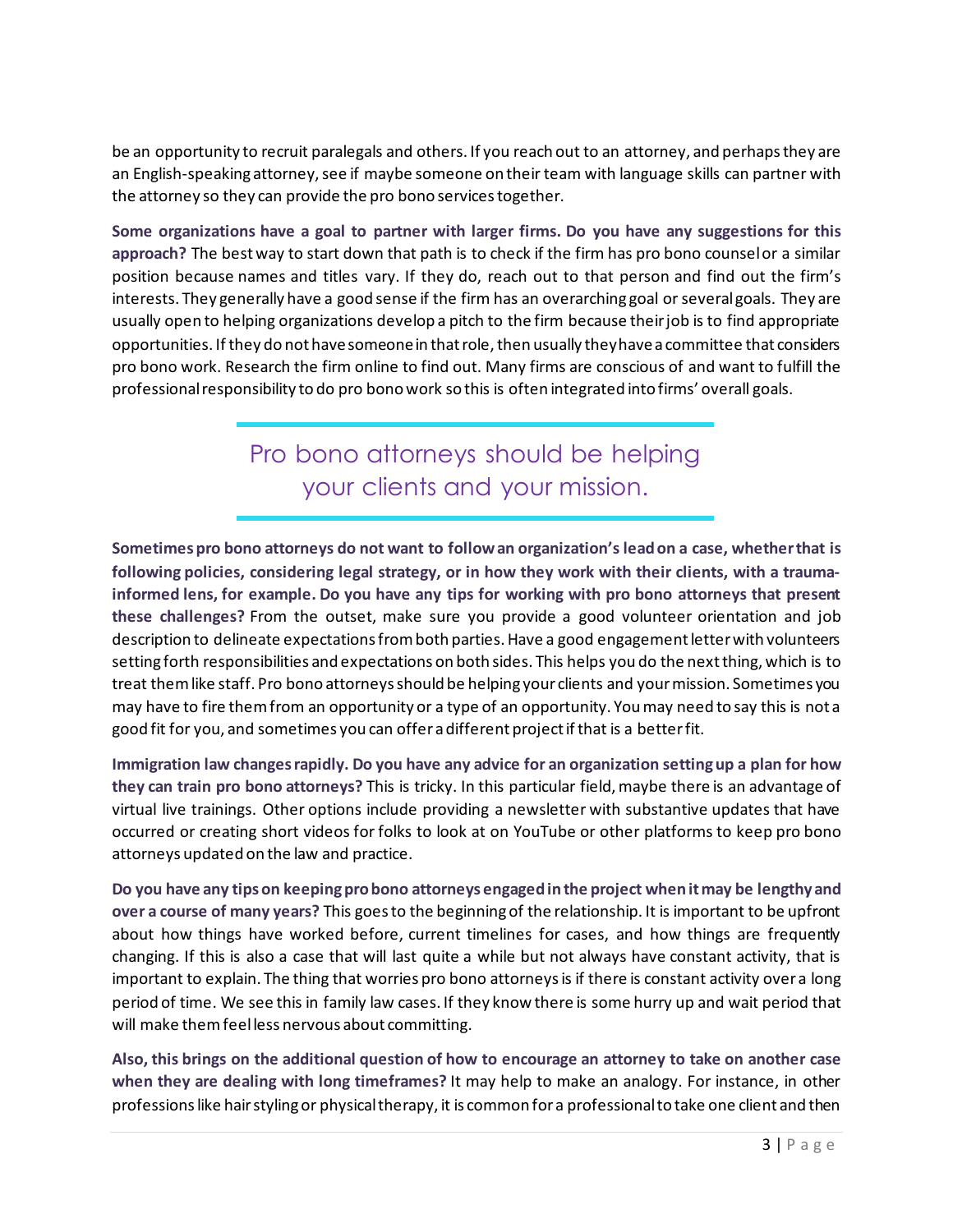take another client while the initial client's hair is getting dyed or while the client is working on that particular exercise, etc. so encourage them to do the same. Explain to the pro bono attorney, it is unlikely for you to have to go to immigration court a couple times in a week for the cases. Try to line them up if you can so that during that lull in the initial client's case, there may be time to pick up another case.

**I imagine you have seen a variety of pro bono programs and models. Do you have a sense for what works and what does not work?** Well, I will start with what does not work. It does not work if you do not reach out to your volunteers. You need to stay up to date with them. Reach out if your organization meets a milestone of years in existence or if you have a record number of cases completed in a month. Let them know you are still there and working hard. If you do not communicate with them, they will look for something else to do. It is human nature; if you do not reach out, they will think they must not need me. I see programs that send regular emails to volunteers updating them on what is going on and that works. The volunteer can opt to read or delete the email, but at least they see some outreach is being done. That keeps them engaged.

There is also a need to track cases, to check in and make sure an attorney is engaged and that the necessary paperwork was filed. This also creates an opportunity to build a relationship with pro bono attorneys and prevent other issues from happening. Calendar some check-ins with the pro bono attorneys. Programs can engage volunteers and non-attorneys such as law students to call and do those check-ins. Law students are usually excited to talk with attorneys, and this may help create some capacity for program staff to take on more cases or mentor cases. Law

## ABA Center for Pro Bono

The ABA Center for Pro Bono offers free services available for both ABA and ABA nonmembers. Some key services of the [ABA Center for Pro](https://www.americanbar.org/groups/center-pro-bono/)  [Bono](https://www.americanbar.org/groups/center-pro-bono/) that may help your pro bono program include:

- [Knowledge Center](https://www.americanbar.org/groups/center-pro-bono/pro-bono-content-directory/?q=*:*&hl=on&hl.fl=title%2Cdescription&wt=json&start=0&rows=10&fq=(id%3A%5C%2Fcontent%2Fdam%2Faba%2Fdirectories%2Fpro_bono_clearinghouse%2F*)&fl=title%3Atitle_s%2Cdescription%3Adescription_txt_en%2Curl%3Aurl_s%2CpublishedDate%3Apublished_date_dt%2CPublishing%20Entity%3APublishing_Entity%2CTopics%3ATopics%2CresourceType%3Asling_resource_type_s%2CcqTags%3Acq_tags%2CisProduct%3Ais_product_b%2Csku%3Aproduct_id_s%2CchildProducts%3Achild_product_ids_ss%2ClistPrice%3Alist_price_s%2CproductType%3Aproduct_class_code_description_s%2Cimagery%3Aimage_url_ss%2Cauthor%3Aauthor_ss&json.facet=%7B%22Content%20Type%22%3A%7B%22type%22%3A%22terms%22%2C%22field%22%3A%22Content_Type%22%2C%22limit%22%3A100%7D%2C%22Content%20Source%22%3A%7B%22type%22%3A%22terms%22%2C%22field%22%3A%22Content_Source%22%2C%22limit%22%3A100%7D%2C%22Content%20Topic%22%3A%7B%22type%22%3A%22terms%22%2C%22field%22%3A%22Content_Topic%22%2C%22limit%22%3A100%7D%2C%22publishing_entity_tags%22%3A%7B%22type%22%3A%22terms%22%2C%22field%22%3A%22cq_tags%22%2C%22prefix%22%3A%22publishing_entity%3A%22%2C%22limit%22%3A100%7D%7D&facet=true&defType=edismax&mm=75%25&fq=(id%3A%5C%2Fcontent%2Fdam%2Faba%2Fdirectories%2Fpro_bono_clearinghouse%2F*)&sort=score%20DESC)
- [Resources](https://www.americanbar.org/groups/center-pro-bono/resources/)
- [Publications](https://www.americanbar.org/groups/center-pro-bono/publications/)
- [Pro Bono Exchange Blog](https://www.americanbar.org/groups/center-pro-bono/publications/pro-bono-exchange/)
- [Discussion Lists](https://www.americanbar.org/groups/center-pro-bono/about-us/listservs/)
- **[Peer Consulting Project](https://www.americanbar.org/groups/center-pro-bono/resources/peer-consulting-project/)**

students and volunteers can do that more administrative management and follow-up, and it would only take 1-2 hours of training to show them what they need to do to check in so it works well even if you are working with an intern who will only be around for a few months. Give them a checklist to check and ensure the attorney is doing these three things, for instance.

**From what you have seen, have any particular pro bono models stood out to you?** One example of a project that worked well was something that started during the 2008 recession to engage attorneys in family law in Chicago, Illinois. Many attorneys had their firm offers deferred and were hanging their own shingle in that time. Chicago Volunteer Legal Services hosted a Chicago "ThunderDome" Divorce Clinic for attorneys handling their first pro bono divorce case. Everyone was brought together for a big training and halfway through, they said here is your client and their file. There was staff available for back-up, and then everyone went home at the end of the night and filed the divorces. At the next case milestone, a month later, everyone came back again, and they did the next step in the case. They did that for the entire